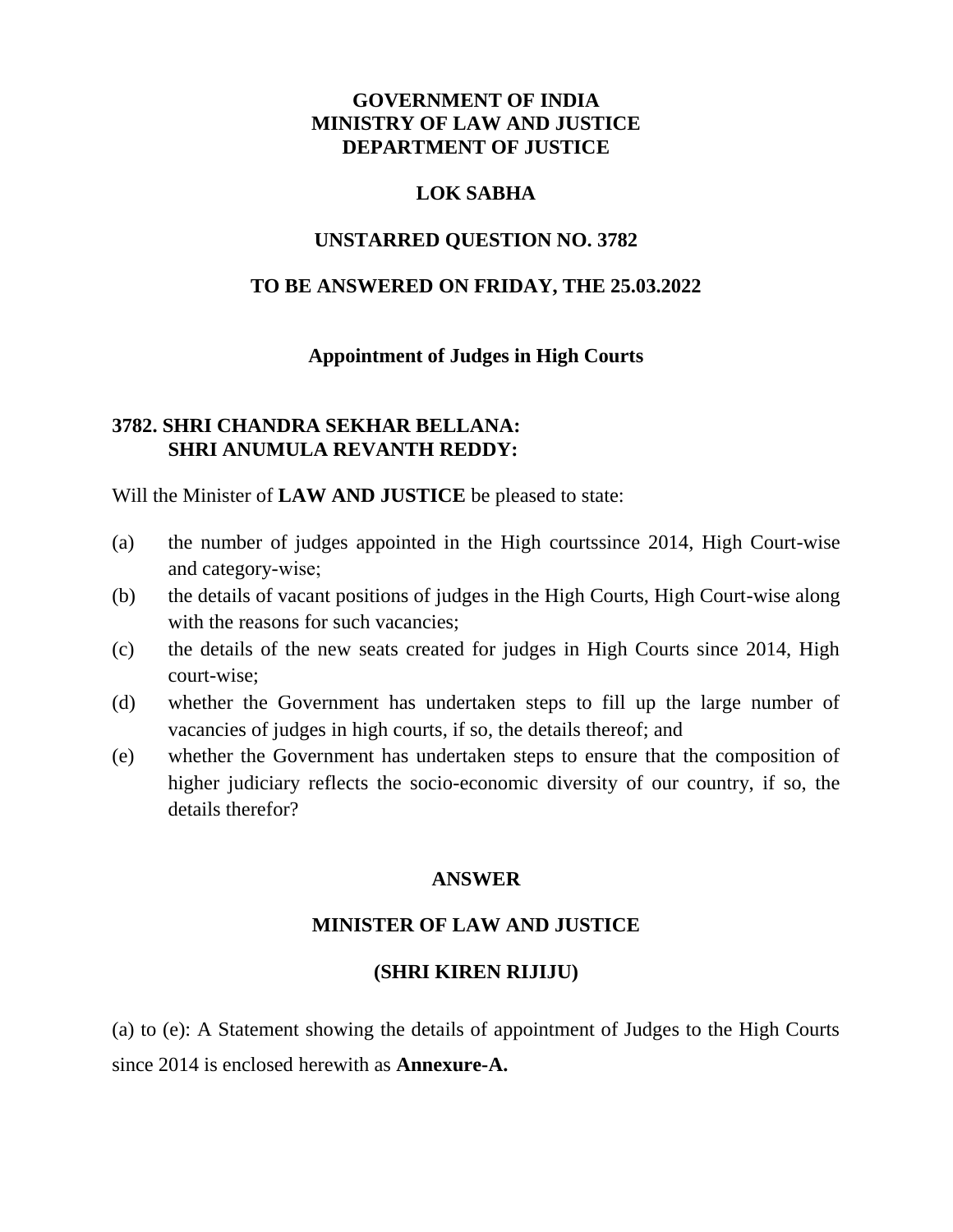As on 14.03.2022, against the sanctioned strength of 1104 Judges in the High Courts, 699 Judges are in position, leaving 405 vacancies of Judges to be filled. Against 405 Vacancies, at present, 175 proposals are at various stages of processing between the Government and the Supreme Court Collegium. Further recommendations from High Court Collegiums are yet to be received in respect of 230 vacancies in High Courts. The current strength of Judges in the High Courts and details of vacant positions is enclosed at **Annexure-B**. Filling up of vacancies in the High Courts is a continuous, integrated and collaborative process between the Executive and the Judiciary. It requires consultation and approval from various Constitutional Authorities both at the State and Centre level. While every effort is made to fill up the existing vacancies expeditiously, vacancies of Judges in High Courts do keep on arising on account of retirement, resignation or elevation of Judges and also due to increase in the strength of Judges.

Since 2014 total 198 seats of Judges have been created in various High Courts the details of which are at **Annexure-C**.

Appointment of Judges of the High Courts is made under Articles 217 and 224 of the Constitution of India, which do not provide for reservation for any caste or class of persons. However, the Government is committed to social diversity in the appointment of Judges in the in the Higher Judiciary and has been requesting the Chief Justices of High Courts that while sending proposals for appointment of Judges, due consideration be given to suitable candidates belonging to Scheduled Castes, Scheduled Tribes, Other Backward Classes, Minorities and Women to ensure social diversity in appointment of Judges in High Courts.

\*\*\*\*\*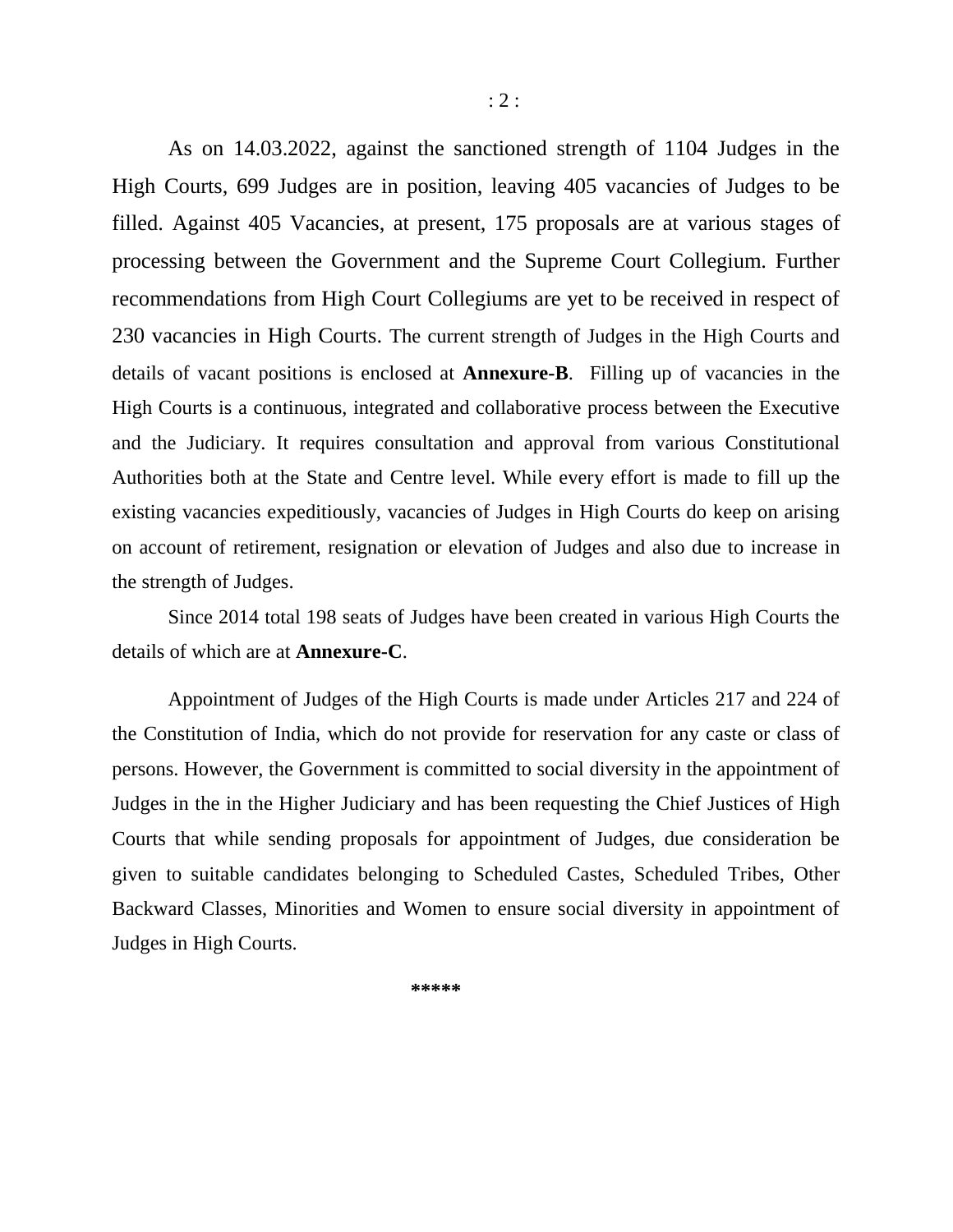# **ANNEXURE-A**

|  | (As on 14.03.2022) |
|--|--------------------|
|--|--------------------|

| S.             | <b>High Court</b> | <b>Years</b>             |                          |                          |                |                          |                          | <b>Total</b>             |                          |                |                 |
|----------------|-------------------|--------------------------|--------------------------|--------------------------|----------------|--------------------------|--------------------------|--------------------------|--------------------------|----------------|-----------------|
| No.            |                   | 2014                     | 2015                     | 2016                     | 2017           | 2018                     | 2019                     | 2020                     | 2021                     | 2022           |                 |
| 1              | Allahabad         | 13                       | 05                       | 20                       | 31             | 28                       | 10                       | 04                       | 17                       |                | 128             |
| $\overline{2}$ | Andhra Pradesh    | $\overline{\phantom{0}}$ |                          | 01                       | 10             | $\blacksquare$           | 02                       | 07                       | 02                       | 07             | 29              |
| 3              | Bombay            | 14                       | 04                       | 06                       | 14             | 04                       | 11                       | 04                       | 06                       | $\overline{a}$ | 63              |
| $\overline{4}$ | Calcutta          | 01                       | $\overline{\phantom{0}}$ | 01                       | 06             | 11                       | 06                       | 01                       | 08                       | $\overline{a}$ | 34              |
| 5              | Chhattisgarh      | 02                       |                          | 03                       | 03             | 04                       |                          | $\overline{a}$           | 03                       | $\overline{a}$ | 15              |
| 6              | Delhi             | 04                       | 08                       | 05                       | 04             | 05                       | 04                       | $\overline{a}$           | 02                       | 04             | 36              |
| $\overline{7}$ | Gauhati           | $\overline{\phantom{0}}$ |                          | 05                       | 02             | 02                       | 04                       | $\overline{a}$           | 06                       | $\overline{a}$ | 19              |
| 8              | Gujarat           | 01                       | 02                       | 05                       | $\overline{a}$ | 04                       | 03                       | 07                       | 07                       |                | 29              |
| 9              | Himachal Pradesh  | 03                       |                          | 04                       | $\overline{a}$ | $\overline{\phantom{0}}$ | 02                       | $\overline{a}$           | 01                       | $\overline{a}$ | 10              |
| 10             | J & K and Ladakh  | $\overline{\phantom{0}}$ | 01                       |                          | 03             | 02                       |                          | 05                       | 02                       | $\overline{a}$ | 13              |
| 11             | Jharkhand         | 03                       | $\overline{a}$           | 04                       | 02             | 03                       | 02                       | $\overline{a}$           | 04                       | $\overline{a}$ | 18              |
| 12             | Karnataka         | 05                       | $\overline{a}$           | 05                       | 02             | 12                       | 10                       | 10                       | 06                       | $\overline{a}$ | 50              |
| 13             | Kerala            | 06                       |                          | 05                       | 03             | 04                       | 01                       | 06                       | 12                       |                | $\overline{37}$ |
| 14             | Madhya Pradesh    | 07                       | 01                       | 18                       | $\frac{1}{2}$  | 08                       | 02                       | $\overline{\phantom{0}}$ | 08                       | 06             | 50              |
| 15             | Madras            |                          | 08                       | 25                       | 12             | 08                       | 01                       | 10                       | 05                       | $\overline{a}$ | 69              |
| 16             | Manipur           | 01                       | $\overline{a}$           | 01                       | $\overline{a}$ | $\overline{a}$           | $\overline{a}$           | 01                       | $\overline{a}$           | $\overline{a}$ | 03              |
| 17             | Meghalaya         | $\overline{\phantom{0}}$ | $\overline{\phantom{0}}$ | $\overline{\phantom{0}}$ | $\overline{a}$ | 01                       | 01                       | $\overline{a}$           | $\overline{a}$           | $\overline{a}$ | 02              |
| 18             | Orissa            | 03                       | $\overline{a}$           |                          | $\overline{a}$ | 01                       | 01                       | 02                       | 04                       | 03             | 14              |
| 19             | Patna             | 04                       | $\overline{a}$           | 06                       | 06             | $\overline{a}$           | 04                       | $\overline{a}$           | 06                       | $\overline{a}$ | 26              |
| 20             | Punjab& Haryana   | 14                       | $\overline{a}$           | 01                       | 08             | 07                       | 10                       | 01                       | 06                       | $\overline{a}$ | 47              |
| 21             | Rajasthan         | 01                       | 09                       | 11                       | 05             | $\blacksquare$           | 03                       | 06                       | 08                       | $\overline{a}$ | 43              |
| 22             | Sikkim            | $\overline{\phantom{a}}$ | $\overline{a}$           | $\overline{a}$           | 01             | $\overline{\phantom{a}}$ |                          |                          |                          | $\overline{a}$ | 01              |
| 23             | Telangana         | $\overline{\phantom{0}}$ | $\overline{a}$           | $\overline{a}$           | $\overline{a}$ |                          | 03                       | 01                       | 07                       | $\overline{a}$ | 11              |
| 24             | Tripura           | $\overline{\phantom{a}}$ | $\overline{\phantom{0}}$ | $\qquad \qquad -$        | $\overline{a}$ | 01                       | $\overline{\phantom{0}}$ | 01                       | $\overline{\phantom{0}}$ | $\overline{a}$ | 02              |
| 25             | Uttarakhand       | $\overline{\phantom{0}}$ | $\overline{a}$           |                          | 03             | 03                       | 01                       | $\overline{a}$           | $\overline{\phantom{a}}$ | $\overline{a}$ | 07              |
|                | <b>Total</b>      | 82                       | 38                       | 126                      | 115            | 108                      | 81                       | 66                       | 120                      | 20             | 756             |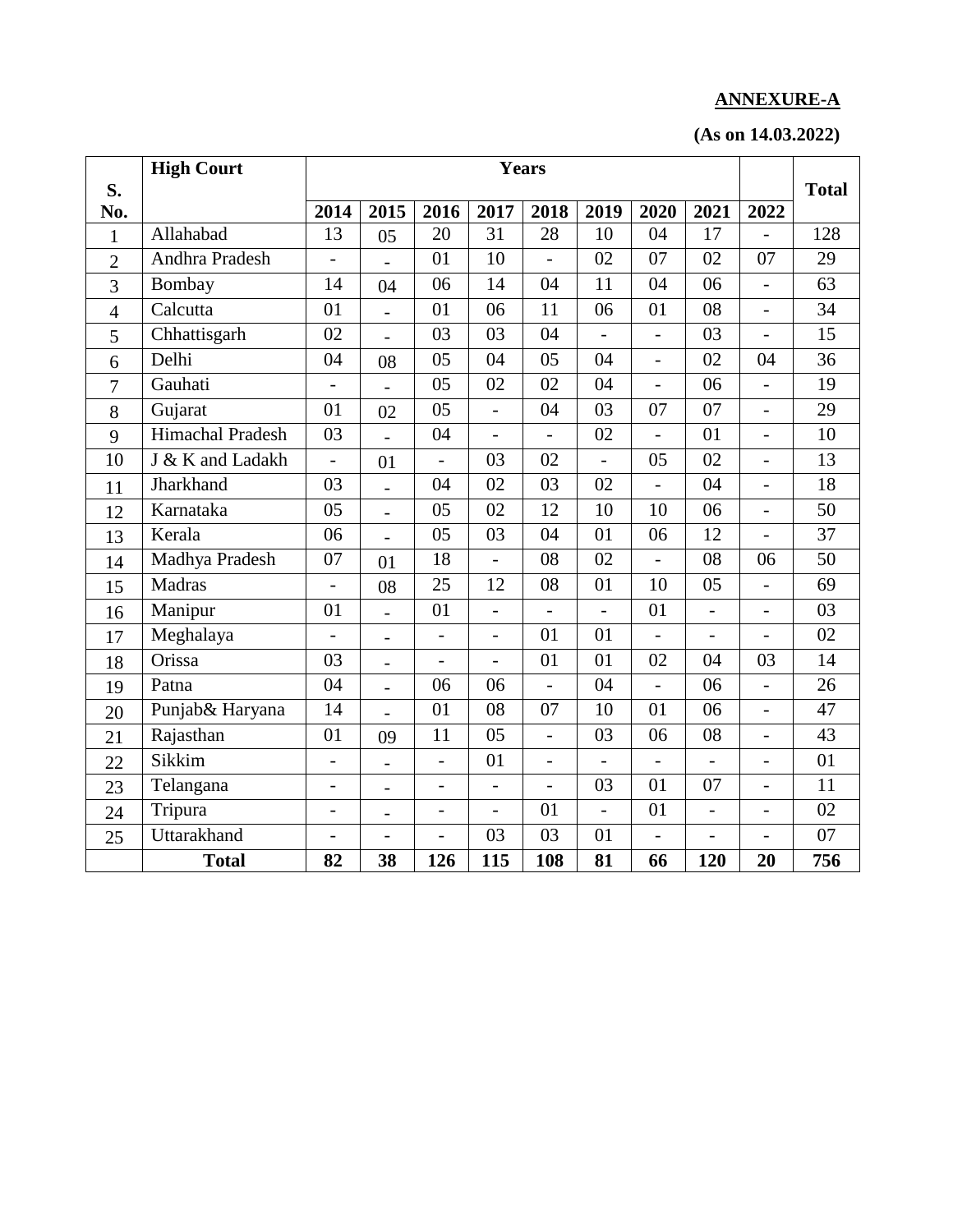## **ANNEXURE-B**

## **(As on 14.03.2022)**

**Details of Sanctioned Strength, Working strength and Vacancies across various High Courts** 

|                |                         | <b>Sanctioned strength</b> |                  |                | <b>Working strength</b> |                  |                 | <b>Vacancies</b> |                |                  |
|----------------|-------------------------|----------------------------|------------------|----------------|-------------------------|------------------|-----------------|------------------|----------------|------------------|
| A.             | <b>Supreme Court</b>    | 34                         |                  |                |                         | 32               |                 | $\overline{2}$   |                |                  |
| <b>B.</b>      | <b>High Court</b>       | Pmt.                       | <b>Addl</b>      | <b>Total</b>   | Pmt.                    | <b>Addl</b>      | <b>Total</b>    | Pmt.             | <b>Addl</b>    | <b>Total</b>     |
| $\mathbf{1}$   | Allahabad               | 120                        | 40               | 160            | 74                      | 19               | 93              | 46               | 21             | 67               |
| $\overline{2}$ | Andhra Pradesh          | 28                         | 9                | 37             | 26                      | $\overline{0}$   | 26              | $\overline{2}$   | 9              | 11               |
| 3              | Bombay                  | 71                         | 23               | 94             | 51                      | $\overline{7}$   | 58              | 20               | 16             | 36               |
| $\overline{4}$ | Calcutta                | 54                         | 18               | 72             | 31                      | 8                | 39              | 23               | 10             | 33               |
| 5              | Chhattisgarh            | 17                         | 5                | 22             | 10                      | 3                | 13              | $\overline{7}$   | $\overline{2}$ | 9                |
| 6              | Delhi                   | 45                         | 15               | 60             | 33                      | $\overline{0}$   | 33              | 12               | 15             | 27               |
| $\overline{7}$ | Gauhati                 | 18                         | 6                | 24             | 17                      | 6                | 23              | $\mathbf{1}$     | $\overline{0}$ | $\mathbf{1}$     |
| 8              | Gujarat                 | 39                         | 13               | 52             | 32                      | $\boldsymbol{0}$ | 32              | 7                | 13             | 20               |
| 9              | <b>Himachal Pradesh</b> | 10                         | 3                | 13             | 8                       | $\mathbf{1}$     | 9               | $\overline{2}$   | $\overline{2}$ | $\overline{4}$   |
| 10             | J & K and Ladakh        | 13                         | $\overline{4}$   | 17             | 13                      | $\overline{0}$   | 13              | $\overline{0}$   | $\overline{4}$ | $\overline{4}$   |
| 11             | Jharkhand               | 19                         | 6                | 25             | 19                      | $\mathbf{1}$     | 20              | $\boldsymbol{0}$ | 5              | 5                |
| 12             | Karnataka               | 47                         | 15               | 62             | 39                      | 6                | 45              | 8                | 9              | 17               |
| 13             | Kerala                  | 35                         | 12               | 47             | $\overline{27}$         | 12               | $\overline{39}$ | 8                | $\overline{0}$ | 8                |
| 14             | Madhya Pradesh          | 40                         | 13               | 53             | 35                      | $\overline{0}$   | 35              | 5                | 13             | 18               |
| 15             | Madras                  | 56                         | 19               | 75             | 44                      | 15               | 59              | 12               | $\overline{4}$ | 16               |
| 16             | Manipur                 | $\overline{4}$             | $\mathbf{1}$     | 5              | 3                       | $\mathbf{1}$     | $\overline{4}$  | $\mathbf{1}$     | $\overline{0}$ | $\mathbf{1}$     |
| 17             | Meghalaya               | $\overline{3}$             | $\mathbf{1}$     | $\overline{4}$ | $\overline{3}$          | $\overline{0}$   | $\overline{3}$  | $\overline{0}$   | $\mathbf{1}$   | $\mathbf{1}$     |
| 18             | Orissa                  | 24                         | 9                | 33             | 21                      | $\overline{0}$   | 21              | $\overline{3}$   | 9              | 12               |
| 19             | Patna                   | 40                         | 13               | 53             | 25                      | $\overline{0}$   | 25              | 15               | 13             | 28               |
| 20             | Punjab& Haryana         | 64                         | 21               | 85             | 43                      | 6                | 49              | 21               | 15             | 36               |
| 21             | Rajasthan               | 38                         | 12               | 50             | 26                      | $\overline{0}$   | 26              | 12               | 12             | 24               |
| 22             | Sikkim                  | 3                          | $\boldsymbol{0}$ | 3              | 3                       | $\overline{0}$   | 3               | $\overline{0}$   | $\overline{0}$ | $\overline{0}$   |
| 23             | Telangana               | 32                         | 10               | 42             | 19                      | $\overline{0}$   | 19              | 13               | 10             | 23               |
| 24             | Tripura                 | $\overline{4}$             | $\mathbf{1}$     | 5              | 5                       | $\boldsymbol{0}$ | 5               | $-1$             | $\mathbf{1}$   | $\boldsymbol{0}$ |
| 25             | Uttarakhand             | 9                          | $\overline{2}$   | 11             | $\overline{7}$          | $\overline{0}$   | 7               | $\overline{2}$   | $\overline{2}$ | $\overline{4}$   |
|                | <b>Total</b>            | 833                        | 271              | 1104           | 614                     | 85               | 699             | 219              | 186            | 405              |